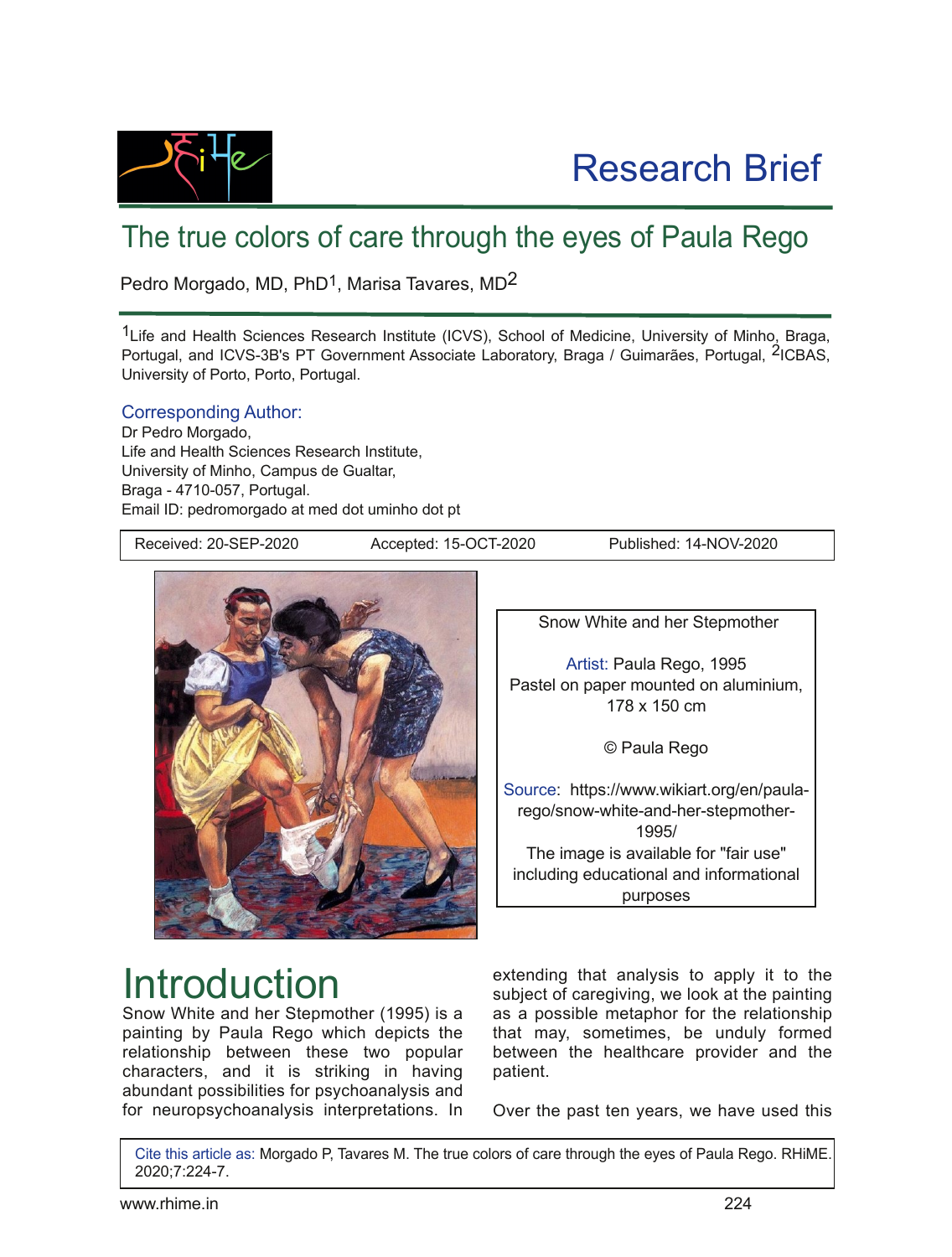painting in undergraduate, graduate, and postgraduate programs at our Medical School to introduce clinical communication lessons. We have invited students and professionals to reflect on the painting, and also on the doctor-patient relationship, while highlighting the use of art in learning about clinical interactions. As a result of years of common reflections, we share our personal views on this painting and on its relevance in capturing some of the underpinnings of interpersonal relationships.

### The Artist

The artist here is Paula Rego, a Portuguese painter who became a renowned figure within the British art world in the 80's.[1] She is known for appropriating stories from literature, myths, fairy tales, cartoons and religious texts, in order to create a new narrative, filled with a perhaps harsh but honest perspective on reality, having a particular sensibility to personal tensions and social conventions.[2] Her working method attempts to capture the undirected imagination, being sometimes associated with the Surrealist movement.[2]

The process of creation of this painting, when viewed through the lens of neuropsychoanalysis, is intriguing. Neuropsychoanalysis, an interdisciplinary field which resorts to neuroscience to study aspects of the mind that are central to psychoanalysis, has aroused considerable interest among researchers. [3-6] According to neuroimaging work, when someone is in an improvisational state, the dorsolateral prefrontal cortex, which is continuously suppressing information, has a decreased activation. On the other hand, there is an increased activation of the medial prefrontal cortex that is involved in the creation of new ideas. There is, thus, the emergence of unconscious processes, and it creates the possibility of the formation of new connections and of displaying therapeutic results.[3] Taking into account the methodology of her creative work, Paula Rego can be seen to be expressing through her genius, and with a reduced suppression from the dorsolateral prefrontal cortex what lies beyond the stories she appropriates.

#### Interpreting the Painting

This pastel belongs to a series of four paintings where Rego reinterprets a popular Disney motion picture. It was first presented in the Spellbound: Art and Film exhibition held in the Hayward Gallery in London and later included in the retrospective of the artist, first in the Tate Gallery and then in the Centro Cultural de Belém in 1997.[1]

In Snow White and her Stepmother, the focus is on the battle between the two female characters, and it leads us to dwell on what is being revealed. It can be said that both the characters have gruesome appearances that match the true colors of their relationship.[2,7] As the knickers are being inspected by the stepmother, caring for someone younger or dependent seems to be an act of humiliation and abjection, especially when the latter exposes Snow White´s particularly white knickers without ever having had physical contact with her.

In his essay, The Uncanny, Freud refers to the sensation that one can have when something familiar that was repressed reappears, or when what ought to have remained hidden is shown.[8]. In this case, the white knickers are a symbol for repressed sexual rivalry.[2] According to psychoanalytic theory, every repressed emotional affect is transformed into morbid anxiety.[8] This is reflected in the dynamics of rejection displayed in the painting.

When approaching Rego´s interpretation of Disney characters from a psychoanalytic perspective based on neuropsychoanalysis, art can be seen to contribute to an enlightened therapeutic attitude. This painting invites us to think about the circumstances and feelings that are part of the relationship between these two characters but that are not usually conceivable. It encourages us to look for the hues that a relationship can have, rather than assuming that situations are defined merely by mechanical actions. Being part of the healthcare system includes the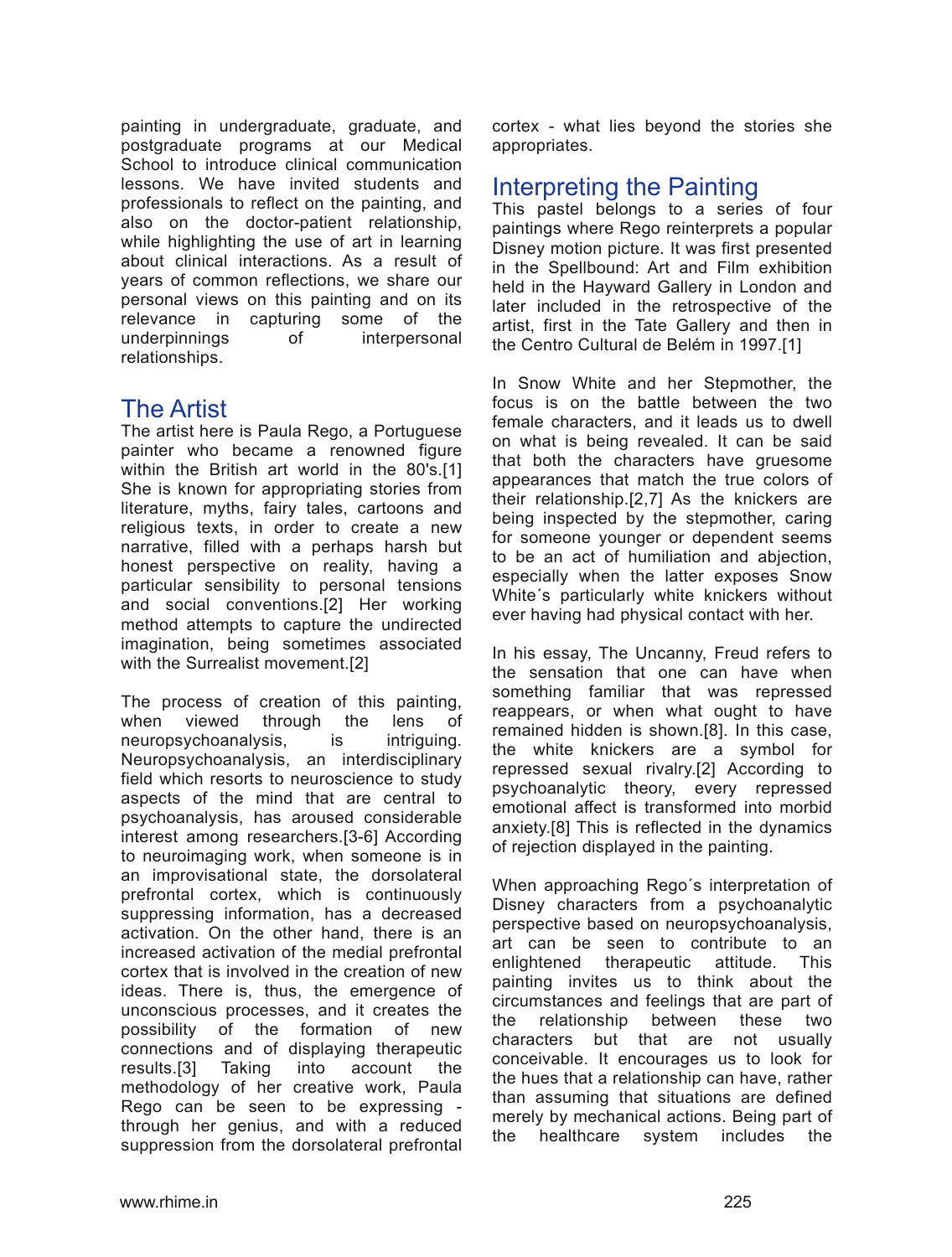responsibility to embody an empathetic attitude and the sensitivity to understand the different interpretations that actions can have and what these may subjectively represent for the care takers.

The setting of this artwork is also relevant to the discussion. It is indoors, in a confined space with a blank wall, in a moment of intimacy between the two characters. The moment is frozen, and it invites us to take a closer look at the way the characters embody the experience. It is a frame in time that stresses on emotional anatomy. Here the facial expressions are constricted, while the moment is of vulnerability or openess. Snow White is being assisted, yet, though they are physically very close together, they refrain from touching or any other form of contact. Snow White stands on one foot, keeping her balance, while there is an inherent submission in the act of receiving assistance. Whether she feels humiliated or not by this situation is left for the reader to determine. The stepmother's posture is rigid and retracted from the subject she is meant to be caring for. Even leaning forward in dressing Snow White, her neck is elongated as though to keep a distance, and the face expresses some kind of repulsion, either from the situation or from the person. Her hands seem tense, and her focus appears to be on avoiding physical contact.

The current analysis allows us to draw some parallels between the painting and the relationship between doctor and patient. For patients, the moment can be either more or less comfortable depending on the position of vulnerability at which they lie, considering that they do not know with certainty what to expect. They will, like Snow White, be in a confined space, with the doctor assisting them, and this situation can lead to a moment where physical exposure and contact is necessary. The doctor's posture will also reflect an attitude, but this should not be one of repulsion and rigidity but instead one of genuine caring. Only then can the relationship be grounded in respect and trust.

# **Conclusion**

In clinical practice, doctors are faced everyday with moments where patients can feel vulnerable, or have even more complex feelings of humiliation, and where the doctor's attitude will determine the type of relationship established. Caring can involve the act of respecting privacy by keeping a reasonable distance, but a constricted face, rigid body, and avoidant hands have an emotional impact for the patient that can, in fact, represent neglect. It is only by being aware of the importance of their own attitude and of the emotional dimensions of the patient in front of them can the doctor engage in caring. Through paintings such as this one, there seems to be an opportunity and a space to discover the true colours of the relationship between the patient and the healthcare provider.

#### References

1. Fernandes J, Rosengarten R, Livingstone M. Paula Rego: Exhibition Catalogue. Porto, Portugal: Fundação de Serralves; 2004.

2. Bradley F. Paula Rego. Tate publishing; 2007.

3. Solms M, Panksepp J. The "id" knows more than the "ego" admits: neuropsychoanalytic and primal consciousness perspectives on the interface between affective and cognitive neuroscience. Brain Sci. 2012;2(2):147-75. http:// www.doi.org/10.3390/brainsci2020147.

4. Johnson B, Mosri DF. The neuropsychoanalytic approach: using neuroscience as the basic science of psychoanalysis. Front Psychol. 2016;7:1459. http://www.doi.org/10.3389/ fpsyg.2016.01459.

5. Yovell Y, Solms M, Fotopoulou A. The case for neuropsychoanalysis: why a dialogue with neuroscience is necessary but not sufficient for psychoanalysis. Int J Psychoanal. 2015;96:1515– 53. http://www.doi.org/10.1111/1745-8315.12332.